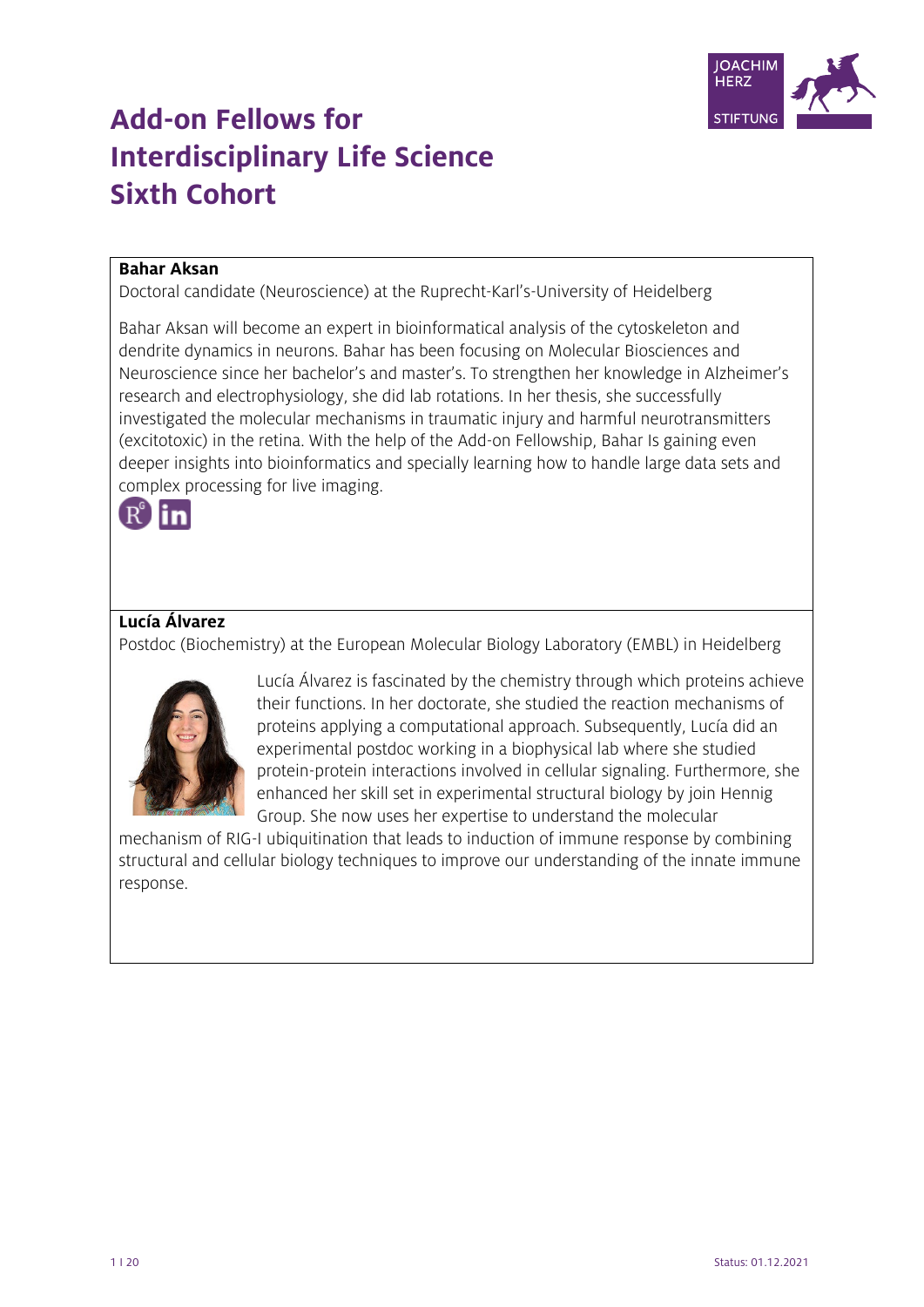

# **Stefan Bassler**

Doctoral candidate (Systems-Microbiology) at the European Molecular Biology Laboratory in Heidelberg and at the Ruprecht-Karl's-University of Heidelberg

Stefan Bassler is working on high-throughput experimental resistance evolution in bacteria. Prior to that, Stefan studied B.Sc. and M.Sc. Molecular Biotechnology at Heidelberg University. Through master internships at EPFL, EMBL, Biozentrum and HMS, as well as an Erasmus semester in Oxford, he broadened his view on systems biology and developed an interest in high-throughput technologies to answer biological questions, systematically. The Add-on Fellowship will expand his skill set in robotics and computation by both working with abroad collaborators and visiting courses.



# **Sonja Blumenstock**

Postdoc (Neuroscience) at the Max-Planck-Institute (MPI) for Neurobiology in Martinsried next to Munich



Sonja Blumenstock's research include bridging molecular and circuit neuroscience to identify cell-type and circuit-specific treatment targets for Parkinson's and Huntington's Disease. She earned her doctorate from the LMU Munich, specializing in in vivo 2-photon microscopy to study cortical network dysfunction in neurodegenerative disorders. Prior to that, she graduated from the Regensburg University Regensburg, having studied biochemistry and neuroscience. During her studies, she joined projects at

the University of Arizona, USA, and the University of Bordeaux, France. She is now a Postdoc at the MPI of Neurobiology and Visiting Scholar at University of California, San Diego.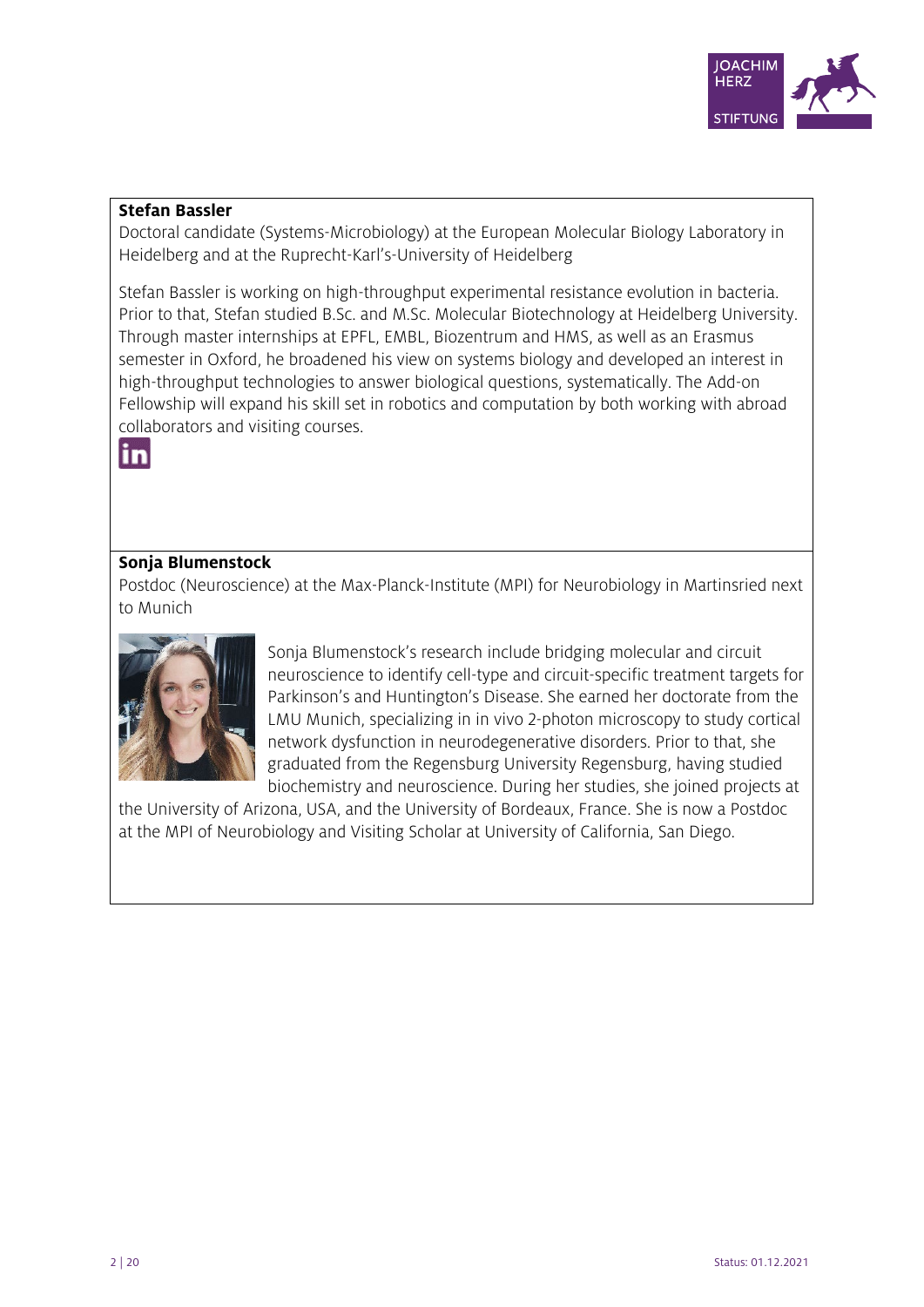

# **Vladyslav Bondarenko**

Doctoral candidate (Developmental Biology) at the European Molecular Biology Laboratory in Heidelberg and at the Ruprecht-Karl's-University Heidelberg



Vladyslav Bondarenko became thrilled with embryogenesis. He applies bioengineering and a lot of different microscopes to understand how mammalian embryos interact with the environment. Previously, he spent his bachelor's and master's using computational biology and bioinformatics to study genome regulation in paramecia, flies, and humans at the University of Kyiv. Originally, the unique Ukrainian nature inspired him to go into science. He said, "If you are also passionate about

nature and believe that collaboration and interdisciplinary pave the ways to understand it, Joachim Herz Foundation is the right place to get in touch!"



# **Robert Bücker**

Postdoc (Structure biology) at the University of Hamburg and the Max-Planck-Institute (MPI) for the Structure and Dynamics of Matter in Hamburg (CSSB)



Robert Bücker is investigating functional amyloids - fibrillate structures found across all kingdoms of life that can act both as virulence factor of pathogens and as natural antibiotic against them. Using electron microscopy, he elucidates their molecular structure and how it gives rise to their functionality, paving the way for clinical and technological applications. Having obtained his doctorate in quantum physics from

Vienna University of Technology, he developed methods of biological imaging at atomic resolution at the MPI for the Structure and Dynamics of Matter. After that, he now aims to apply those methods to amyloid systems through the support of the Add-on Fellowship.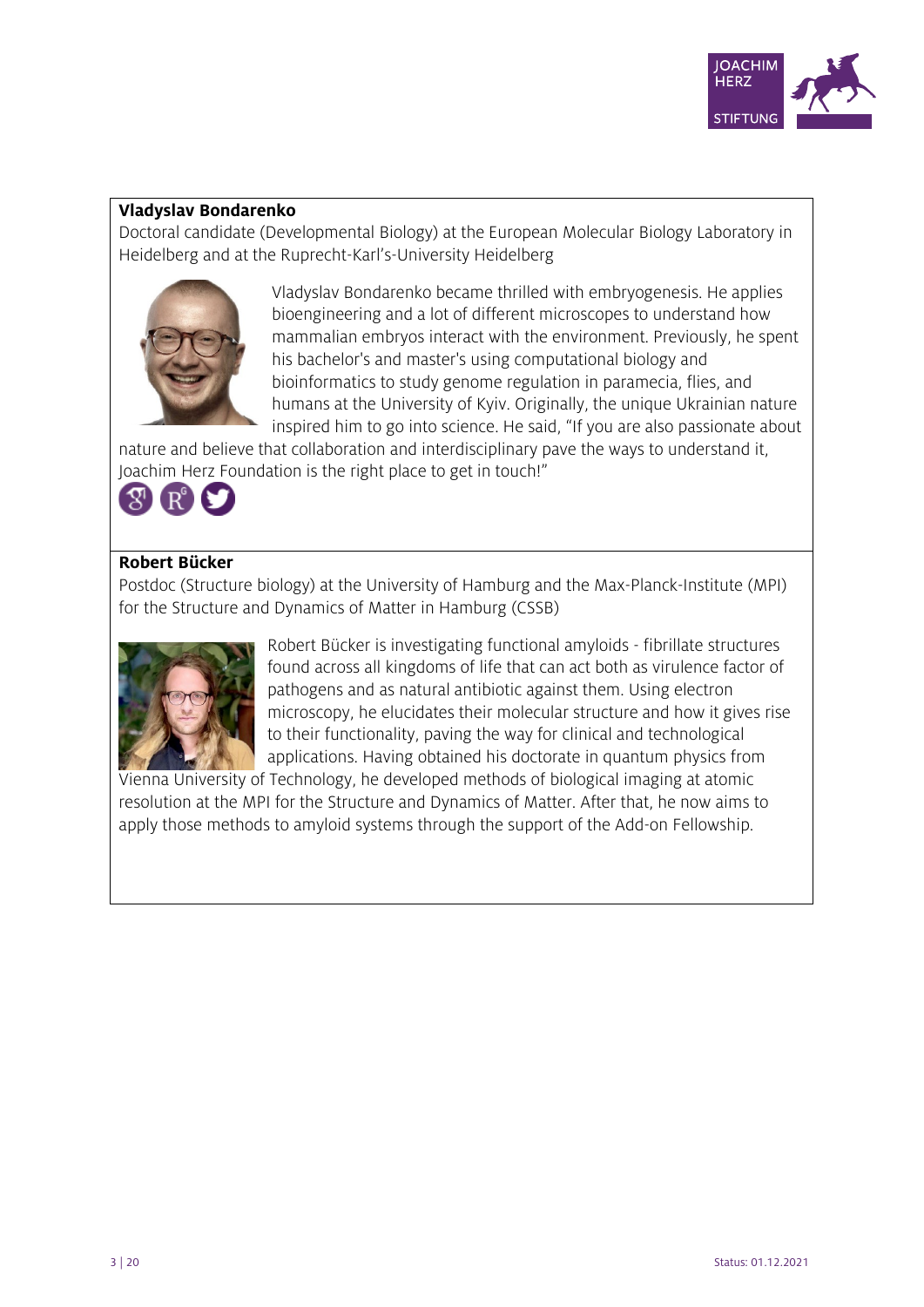

#### **Tom Burkart**

Doctoral candidate (Physics) at the Ludwig-Maximilian's-University in Munich

Tom Burkart focuses in his thesis on modelling protein interactions and pattern formation. Previously, Tom studied physics at the LMU Munich. After finishing his master's degree, he worked as a Junior Consultant for a boutique consulting company on banking projects for half a year. Through the Add-on Fellowship explores the experimentalist's part of research in biological physics. His current research topic is the "Modelling of mysosin VI clustering on lipid membranes".

# **Samuel Collombet**

Postdoc (Biology) at the European Molecular Biology Laboratory (EMBL) in Heidelberg

Samuel Collombet first studied medicine when he became passionate about applying computational and theoretical methods to tackle biological problems, and followed a master's in systems biology at the Ecole Normale Superieure in Paris, France. He then pursued his doctorate between the computational Thieffry lab at ENS in Paris, and the experimental Graf lab at CRG in Barcelona, during which he used multi-omics integration and gene network modelling the mechanism controlling blood cell specification and reprogramming. He then joined the lab of Edith Heard at EMBL Heidelberg, where he is studying the interplay between chromosome organization and gene regulation during X chromosome inactivation.

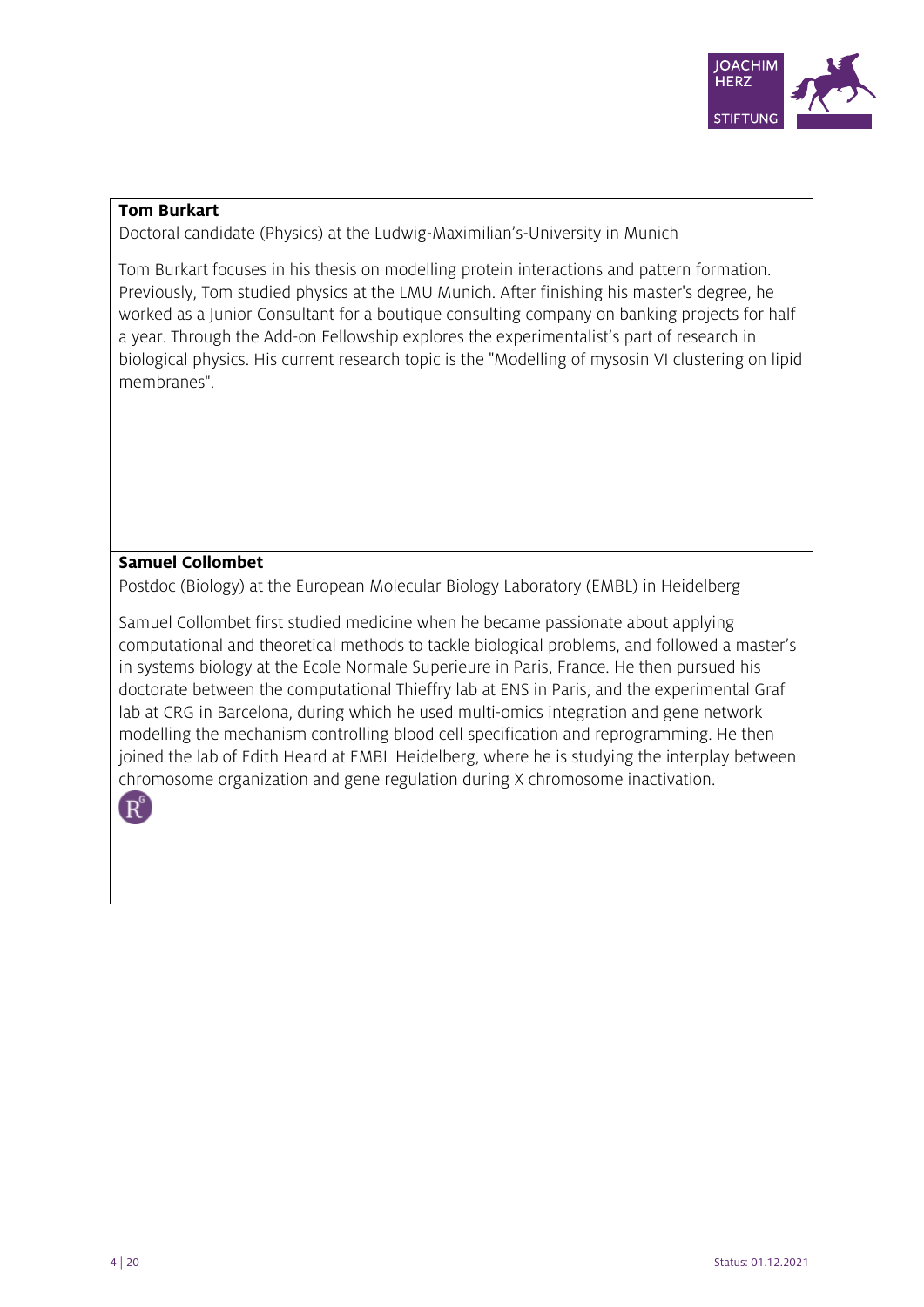

# **Alexandra Damerau**

Doctoral candidate (Biomedicine) at the Charité – University Hospital Berlin and at the Free University Berlin



Alexandra Damerau focuses on the development of human-based in vitro 3D models simulating musculoskeletal disorders to understand underlying mechanisms of the 3Rs (Refine, Reduce, Replace). Her work is supported by the German Academic Scholarship Foundation. Prior, she studied biotechnology and quality management in Berlin. Through the Add-on Fellowship, she gains a deeper insight into microfluidic technology and biomechanical loading devices. She is also passionate in investigating

inflammation-related metabolic alterations of immune cells in musculoskeletal disorders. She won the Lush Prize supporting animal-free research, and the ideation contest of the German Rheumatism Foundation.



# **Maximilian Eggl**

Postdoc (Applied mathematics) at the Max-Planck-Institute for Brain Research in Frankfurt

Maximilian Eggl applies his mathematical skills to Neuroscience. Prior to that, Maximilian studied mathematics at Imperial College London from his bachelor's degree to his doctorate. After finishing his studies, he moved to Princeton University, moving to the mechanical engineering department. Throughout his studies, he worked as a chess tutor and did a short stint at the European Central Bank. Through the Add-on Fellowship, he fosters his passion for interdisciplinary sciences, combining his mathematical skills with biological knowledge to solve issues with tangible real-world effects. His current primary research topic is called "Model-based analysis of heterosynaptic plasticity".

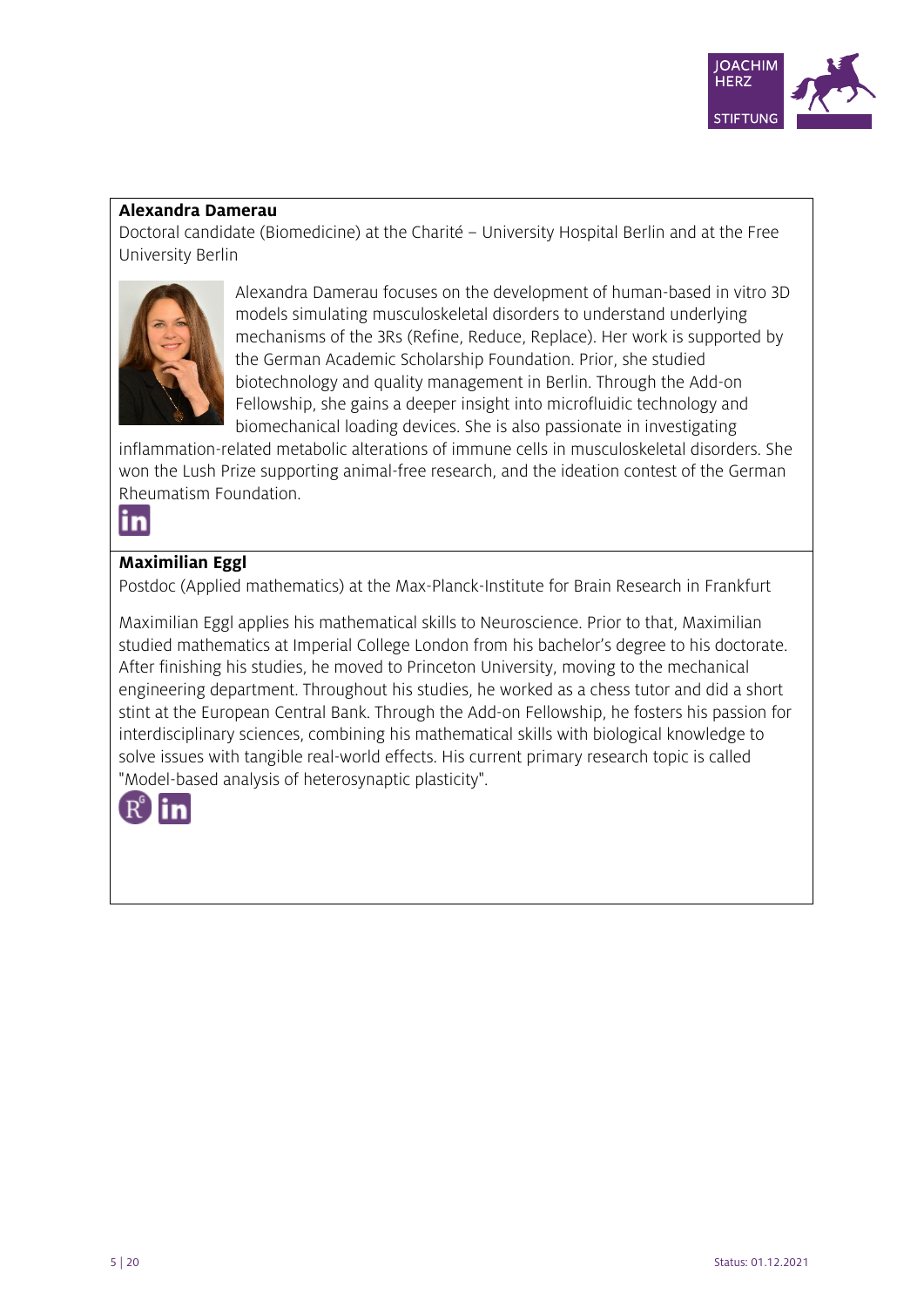

# **Nicolas Färber**

Doctoral candidate (Physics) at the Universität Augsburg



Nicolas Färber worked during his studies of physics on interdisciplinary projects at the Texas Christian University (USA) in the field of nanotechnology and at the Institut Laue-Langevin (France) in the field of biophysics. Currently, he is investigating the topic of cell membrane permeability as part of his doctoral project at the institute of physics and the institute of theoretical medicine at the University of Augsburg. His experimental approach is inspired by thermodynamic models of lipid

membranes. Through the Add-on Fellowship, he extends the physical point of view on cell membranes by concepts of medicine and biochemistry.



# **Francisco García Rosales**

Doctoral candidate (Neuroscience) at the Goethe-University Frankfurt



Francisco García-Rosales currently works as a postdoc in the Auditory Computations Lab in the Goethe University, Frankfurt. His research focuses on the neurobiology of mammalian communication, from the perspectives of sound perception and vocalization production, using bats as an animal model. Before starting his doctorate on the neural interactions between frontal and auditory areas of the brain during acoustic processing, Francisco completed a Diploma on

Telecommunications and Electronics Engineering in Cuba. With the support of the Add-on Fellowship, he seeks to delve deeper into the neural underpinnings of vocal communication from the perspective of large-scale brain networks.

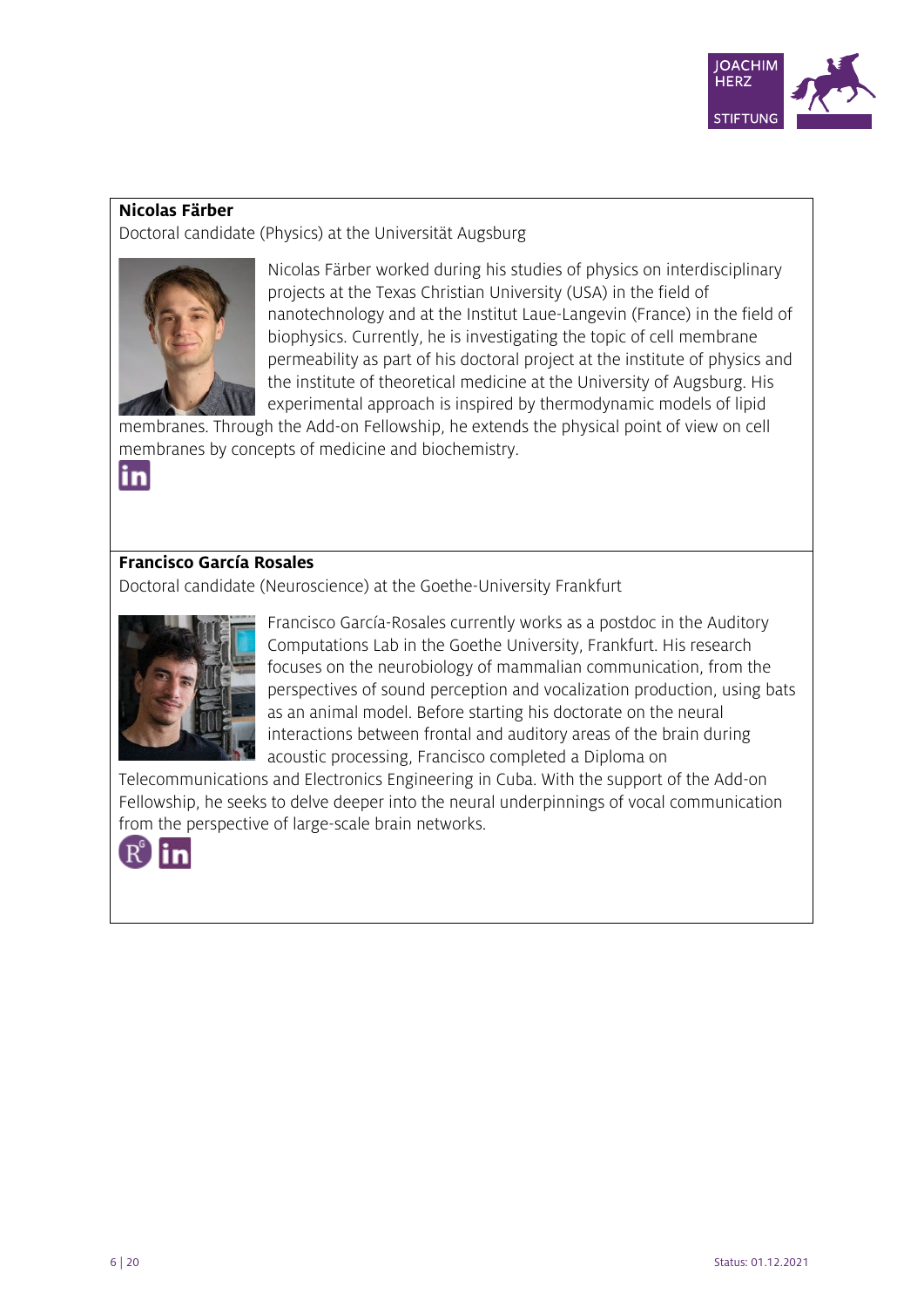

# **Carina Groh**

Doctoral candidate (Biology) at the Technical University Kaiserslautern

Carina Groh is applying mass spectrometry-based techniques to assess functional changes in the cellular proteome in the lab of Johannes Herrmann in the systems biology subgroup of Felix Boos. Her biological aim is to identify novel mechanisms which control the proteostasis network in yeast cells. Before, Carina studied Molecular Cell Biology and Neurobiology at the University of Kaiserslautern. During her studies, she stayed in Canada for a research internship. With the Add-on Fellowship, she dives into machine learning and expand her knowledge in data science.



# **Dorothee Günther**

Doctoral candidate (Gene Therapy) at the Ernst Strüngmann Institute in Frankfurt



Dorothee Günther is engineering adeno-associated viral vectors for modifying specific cell types in brain of different species. Her work is in collaboration with the Paul-Ehrlich-Institute. Previously, Dorothee studied biotechnology at the TU Berlin. The biotechnologist completed her master thesis on the field of gene therapy for central nervous system at Lund Universitet in Sweden. She uses the Add-on Fellowship to gain

deeper insights into bioinformatics, working with single cell transcriptomic data sets and machine learning.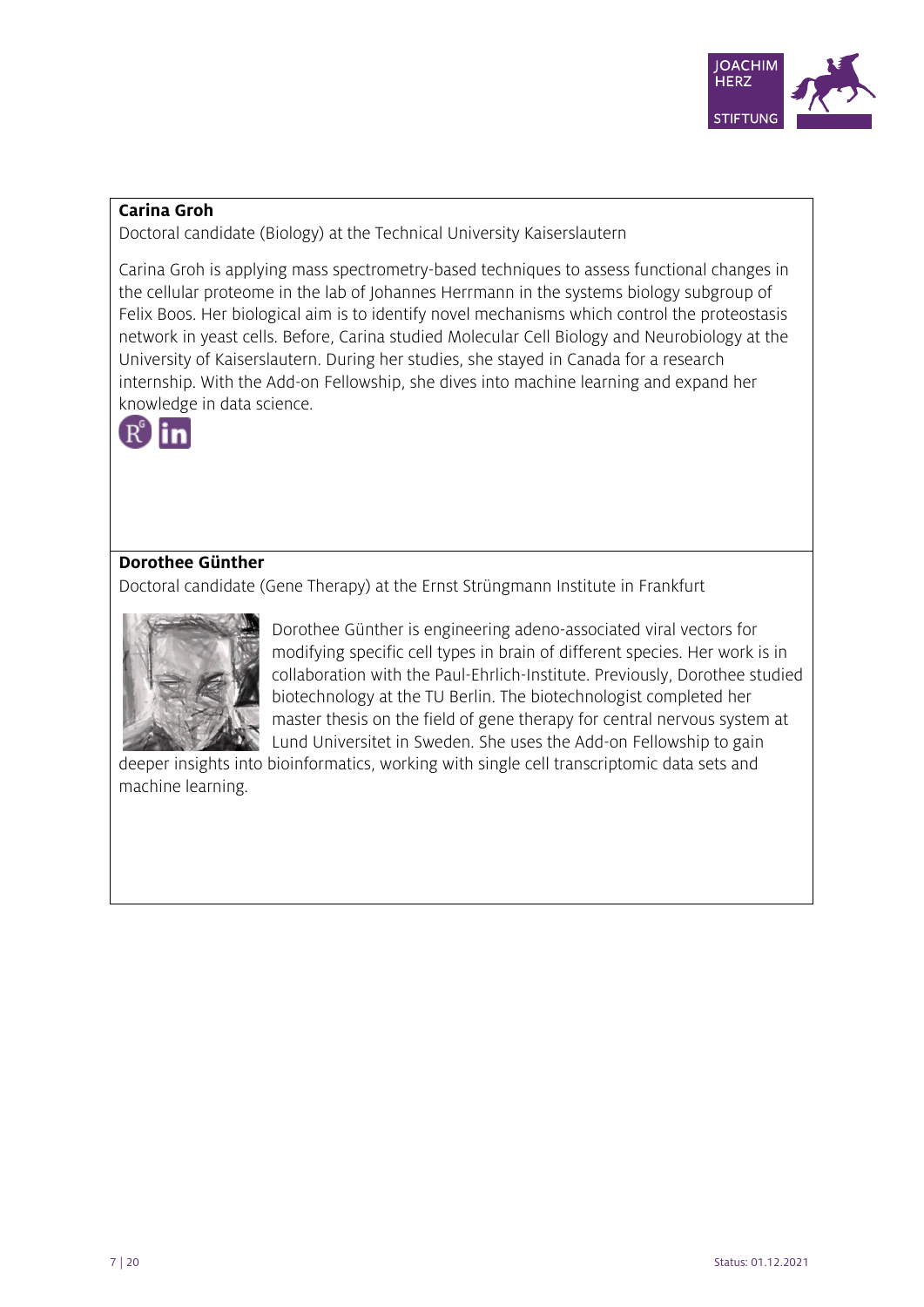

# **Anne Helfen**

Postdoc (Radiology) at the University Hospital Münster and at the Westfälische Wilhelms-University in Münster

Anne Helfen is part of the Translational Radiology Group with focus on imaging tumor associated inflammation and heterogeneity. Prior to that, Anne studied medicine at the Universities of Münster, Zürich and London. After her studies, she completed her MD at the University of Münster in the field of molecular imaging in the Radiology department. Through the Add-on Fellowship, she establishes her expertise in chemistry (sample synthesis and optimization) and engineering (optoacoustic imaging and technological development). Her current research topic is the "Optoacoustic imaging for early detection of tumor hypoxia as a prognostic biomarker for treatment response and prognosis".

# **Yue Hu**

Doctoral candidate (Bioinformatics) at the Helmholtz Center in Munich



Yue Hu, alias Emy, is an expert in machine learning for biomedical questions. She studied biology at the TU Munich. In addition to molecular work in the laboratory, she also focused on the biostatistics and bioinformatics side of evolution, ecology, and populations genetics. Through the Add-on Fellowship, she would like to gain a deeper insight into multi-*omic* integration through networks inference and embedding.

Apart from science, she is passionate in art and painting.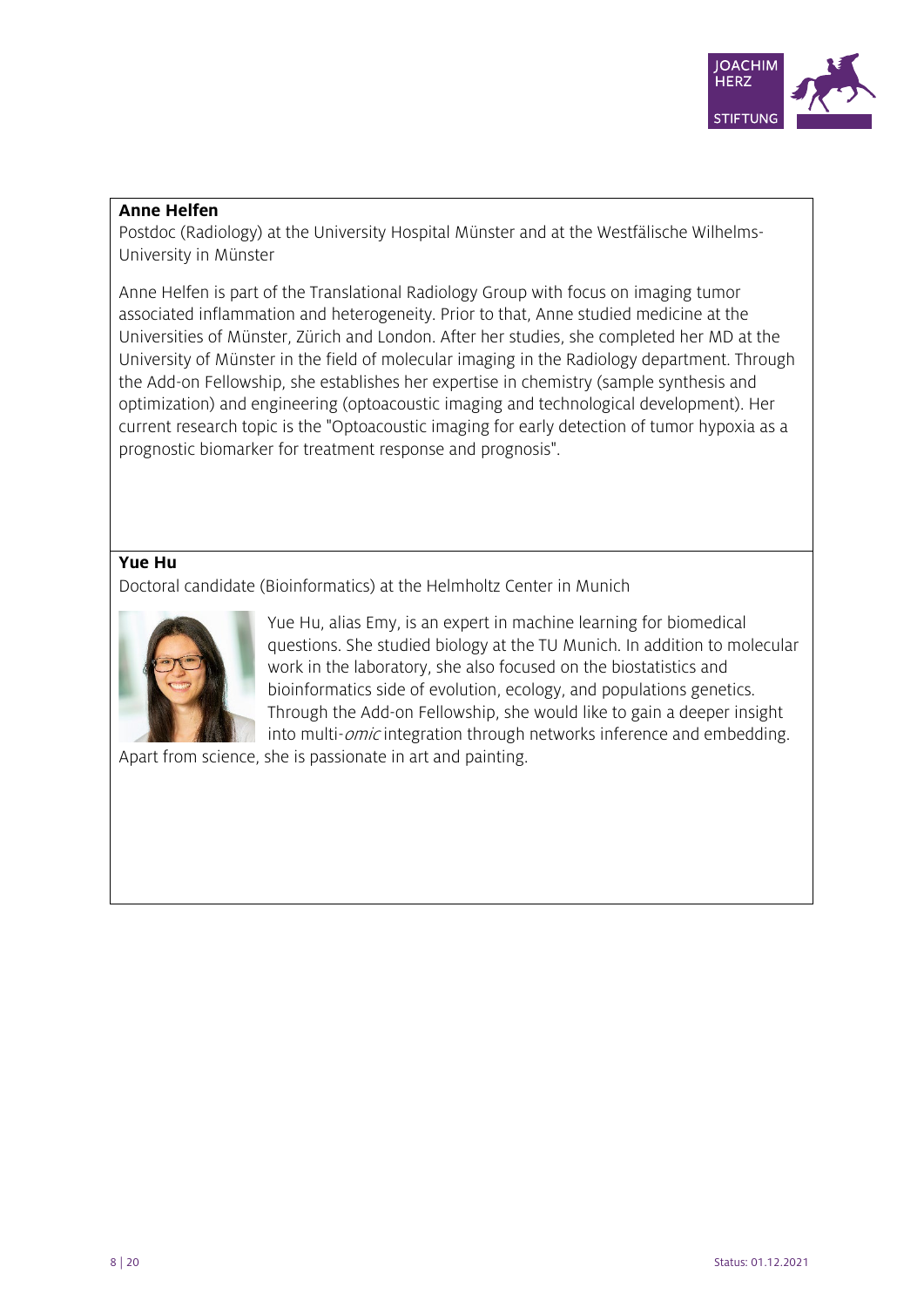

# **Barbara Huber**

Doctoral candidate (Natural science archaeology) at the Max-Planck-Institute for the Science of Human History in Jena



Barbara Huber studied archaeology and chemistry at Free University and TU Berlin. During her studies she was involved in several field projects in Iraq, Saudi Arabia, Oman and Iran, working as an excavator and specialist for organic sampling. In her current projects, she combines biochemical, botanical and archaeological methods to investigate ancient plant use and the complex human-plant relations of the past. Through the Add-on Fellowship,

she would like to gain a deeper insight into the biochemistry of natural products.

# **Antonia Ibel**

 $\rm \overline{R}^{\scriptscriptstyle 6}$ 

Doctoral candidate (Molecular Medicine) at the Max-Delbrück-Center for Molecular Medicine in Berlin and at the Charité – University Hospital Berlin



Antonia Ibel works on disease modelling. Previously, Antonia completed her bachelor's degree in Nutritional Science at the University of Jena and, afterwards, she studied Toxicology as a master's degree. Antonia worked as a student trainee in a metabolic nutrition science laboratory. Her master's thesis was conducted at the University Hospital of Hamburg in the Department of Toxicology and Pharmacy. Through the Add-on Fellowship, she would like to gain a deeper insight into bioinformatical analysis and data

management. Her current research topic is "Genome editing and disease modelling for hereditary kidney diseases".

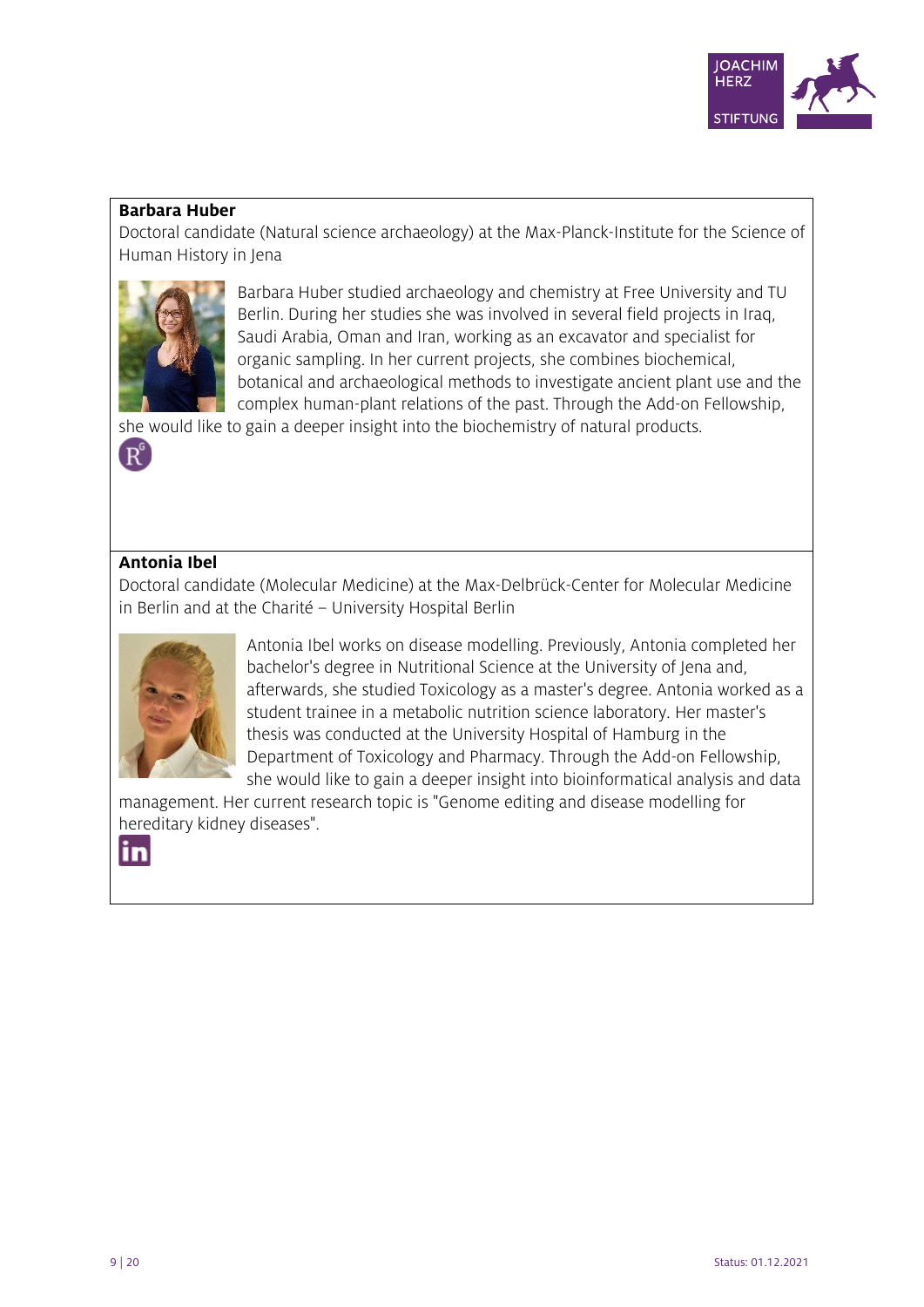

# **Bethan Jenkins**

Doctoral candidate (Olfactory memory) at the Max-Planck-Institute (MPI) for Neurobiology in Martinsried next to Munich

Bethan Jenkins switched the field from molecular to systems neuroscience within the recently founded group "Olfactory memory". Bethan studied Neuroscience at King's College, London. While studying at King's, she spends a year in the Weizmann Institute examining genetic risk factors of Parkinson's disease. She utilizes the Add-on Fellowship to gain further skills in computational neuroscience.

# **Lea Jopp-Saile**

Doctoral candidate (Bioinformatics) at the German Cancer Research Center (DKFZ) in Heidelberg and at the Ruprecht-Karl's-University of Heidelberg



Lea Jopp-Saile shifted her focus from wet lab cancer research to bioinformatics. She studied Molecular Biotechnology at the Heidelberg University with internships across Europe focusing on cancer research. Her current project "The usage of multi-omics single-cell data analyses and machine learning to enable personalized diagnostic, prognostic and therapy prediction" is in collaboration with the DKFZ, the National Center of Tumor Diseases, the Max-Delbrück-Center and the Charité Berlin.

Through the Fellowship she is close with the institutes involved. The interaction between medicine, technologies and bioinformatics allows her a rich patient cohort, to develop methods and a scientific network.

in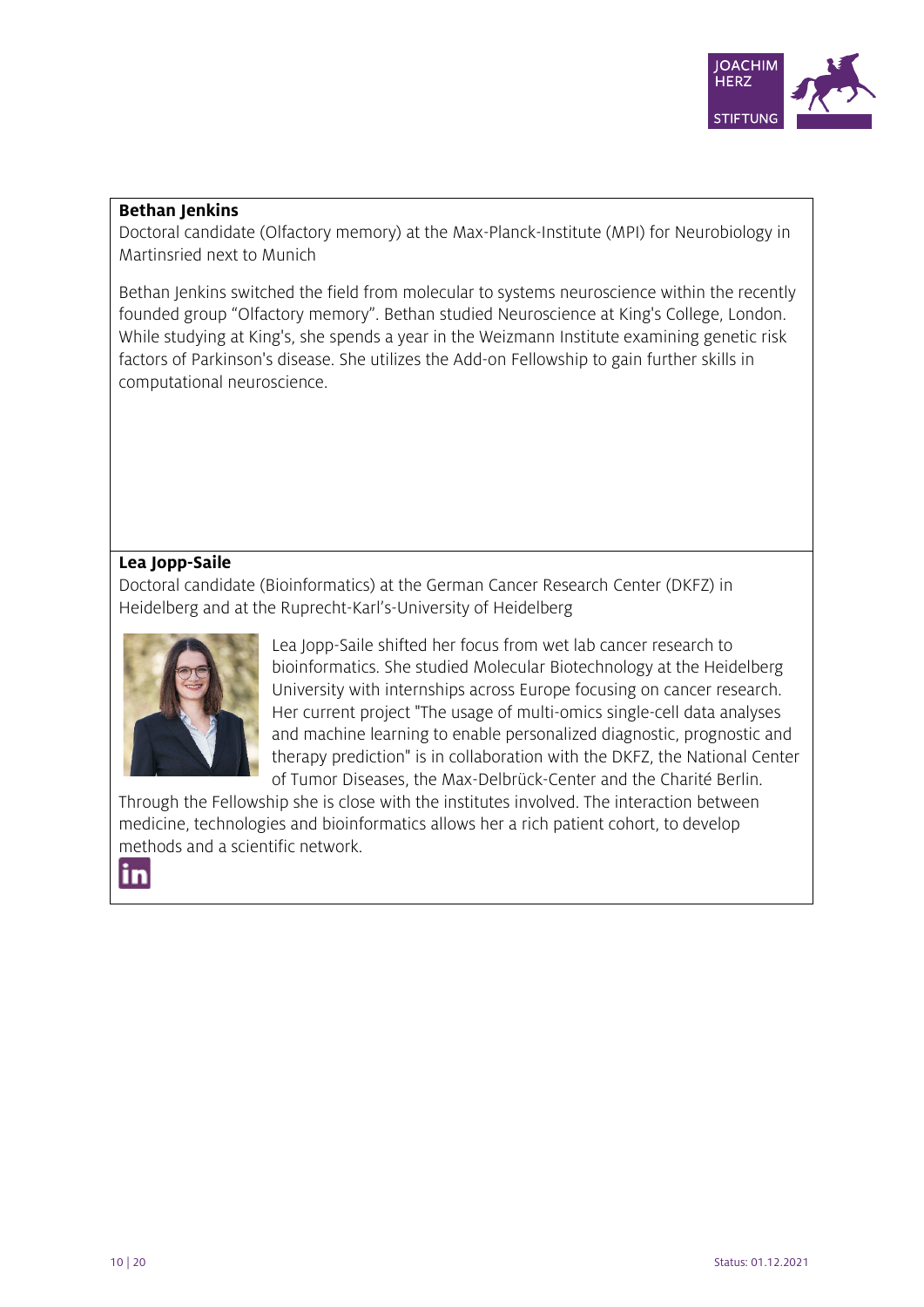

# **Juliane Carolin Kade**

Doctoral candidate (Biomedical Materials) at the Julius-Maximilian's-University of Würzburg



Juliane Kade studied Biofabrication (Master's Double Degree) at the Würzburg University and Wollongong University (Australia). She spent 10 months in Wollongong working on 3D bioprinted ear cartilage. After her studies she gained more experience in bioprinting during her internship at CELLINK in Gothenburg and then started her doctoral studies in Würzburg working with high resolution 3D printing of polymers for biomedical applications. Through the Add-on Fellowship, she would like

to gain a deeper insight into muscle cell work, as well as computational simulations. Her current research topic is "Electroactive polymers for (coaxial) melt electrowiting".

in

# **Martin Klapper**

Postdoc (Paleobiotechnology) at the Leibniz Institute For Natural Product Research and Infection Biology – Hans Knöll Institute (HKI) in Jena



Martin Klapper studied B.Sc. Chemistry and M.Sc. Chemical Biology at the Friedrich Schiller University of Jena. After his studies he completed his doctorate at the Leibniz Institute for Natural Product Research and Infection Biology, Hans-Knöll-Institute Jena in natural product chemistry. In 2021, he was awarded the DECHEMA doctoral prize for natural product research. Through the Add-on Fellowship, he would like to gain deeper

insights into bioinformatics and archeology. His current postdoctoral research topic is the "Revival of ancient genes from archeological records".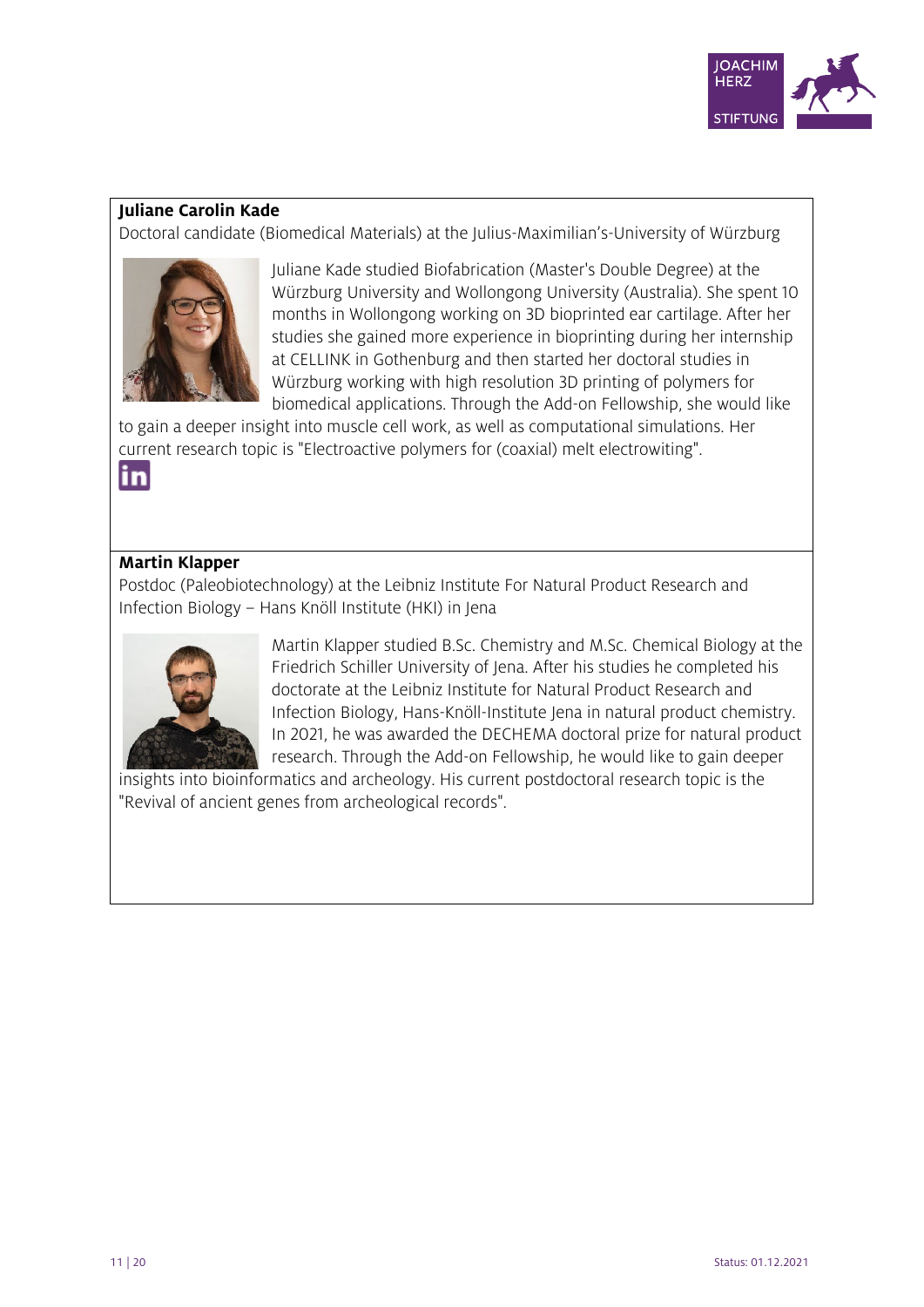

#### **Alicia Lardennois**

Postdoc (Developmental biology) at the Goethe-University Frankfurt

Alicia Lardennois is enthusiastic about morphogenesis processes from one cell to a whole organism. Previously, she studied genetic in Paris, France. Subsequently, her doctoral thesis work was focused on the contribution of actin cytoskeleton to C. elegans embryonic elongation in a project at the interface of biology and physics. Now, she chooses to work on the lateral line system to elucidate the mechanisms by which leading and trailing cells coordinate their movements in a migrating cell group. Combining genetic, molecular, and cellular biology, pharmacological treatments, and innovative live imaging techniques, she aims to understand how these processes are coordinated in time and space.



# **Sinikka Lennartz**

Postdoc (Biogeochemical modelling) at the Carl von Ossietzky University Oldenburg

Sinikka Lennartz is a passionate oceanographer with a doctorate in the field of marine biogeochemistry, enjoying field work and modelling alike. Her current postdoc is about using numerical models to understand mechanisms of natural carbon storage in the ocean. Through the Add-on Fellowship, she aims to bridge the "communication gap" between (marine) microbiology and global-scale modelling of the carbon cycle.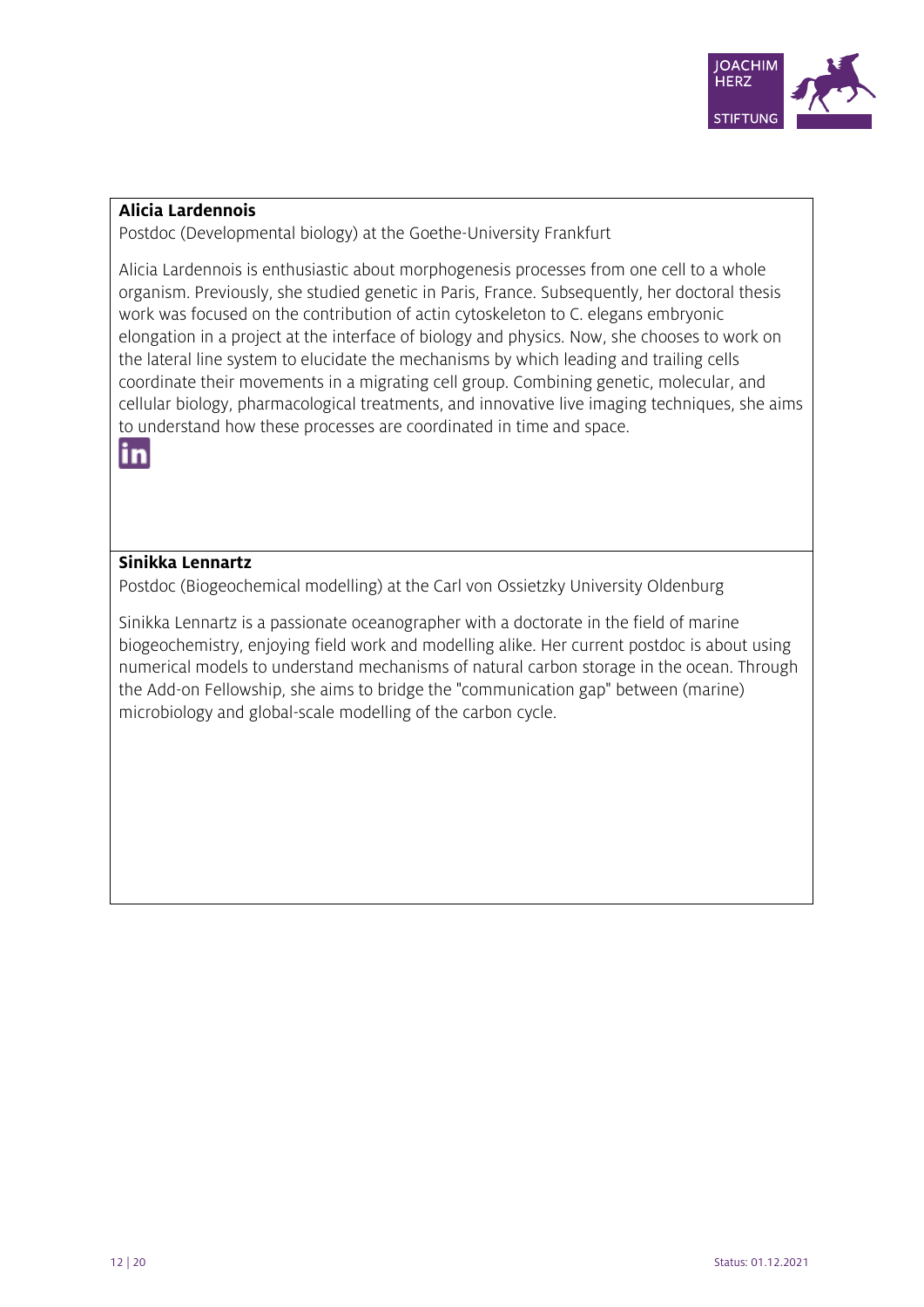

#### **Klara Leonore Lesch**

Doctoral candidate (Biology) at the Albert-Ludwig's-University of Freiburg



Klara L. Lesch completed her studies in Biology at the University of Freiburg. During her studies, she was part of the iGEM-Team Freiburg in 2017 and 2019. Klara stayed in Freiburg for her doctoral thesis to investigate the dimerization of phytochromes using single-molecule imaging. She enjoys combining two drastically different fields, such as single-molecule microscopy and molecular plant physiology. Through the support of the Joachim Herz Foundation, she wants to deepen her

knowledge of programming and physics

#### **José Maria Martínez de Paz**

Doctoral candidate (Neuroscience) at the Max-Planck-Institute (MPI) for Neurobiology in Martinsried next to Munich



José Maria Martínez de Paz is specialized in behavioral neuroscience and focuses on the research topic "Brain-wide Consequences of Psychosocial Stress", while frequently also engaging in science communication activities. Prior to that, José studied biochemistry at the University of Seville and neurosciences at the Autonomous University of Madrid. Through the Add-on Fellowship he will learn more about graph theory,

machine learning and mathematical modelling of animal behavior.

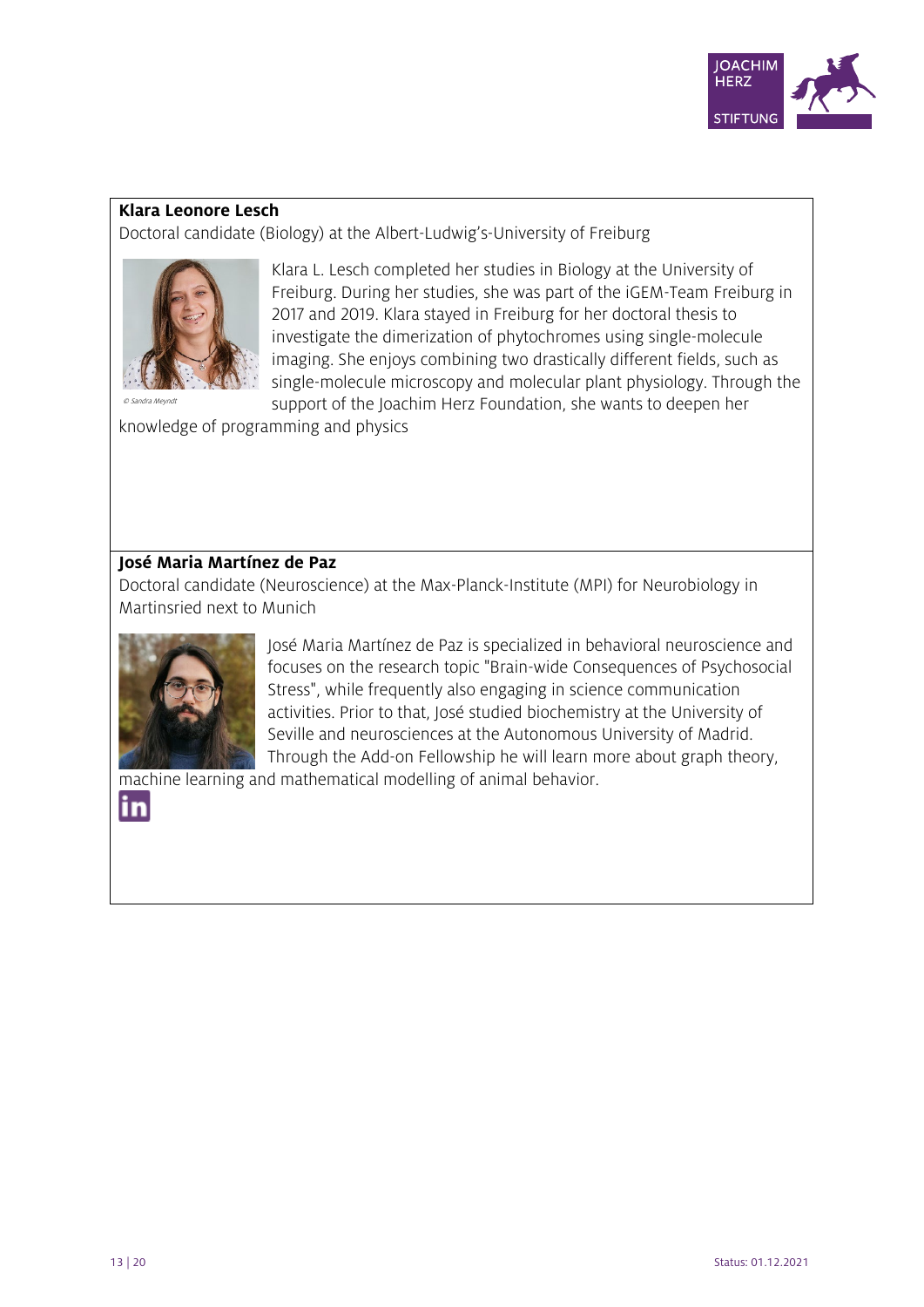

# **Mozzamil Mohammed**

Doctoral candidate (Ecological modelling) at the Carl von Ossietzky Universität Oldenburg

Mozzamil Mohammed research in the field of Mathematical and Theoretical Ecology. He received two master's degrees from University of Western Cape and University of Stellenbosch, both in South Africa. He then worked as research associate while joining the Young Scientist Summer Program (YSSP) at IISAS in Austria. Through the Add-on Fellowship, he extends his knowledge in biology and ecology and developing a scientific network. His current research topic is the "A trait-based modelling approach applied to plant metacommunities".

# **Sebastian Onasch**

Doctoral candidate (Computational neuroscience) at the Max-Planck-Institute (MPI) for Brain Research in Frankfurt



Sebastian Onasch investigates how multiple neuron types interact to enable the comparison of external inputs with predictions about the environment that are generated internally in the brain. For this he joined the lab of Julijana Gjorgjieva. Previously, Sebastian studied Physics at the KIT and Biophysics at the HU Berlin and the Goethe University Frankfurt. The Add-on Fellowship improves his expertise in experimental

techniques that lead to the data he is using for his modelling studies.

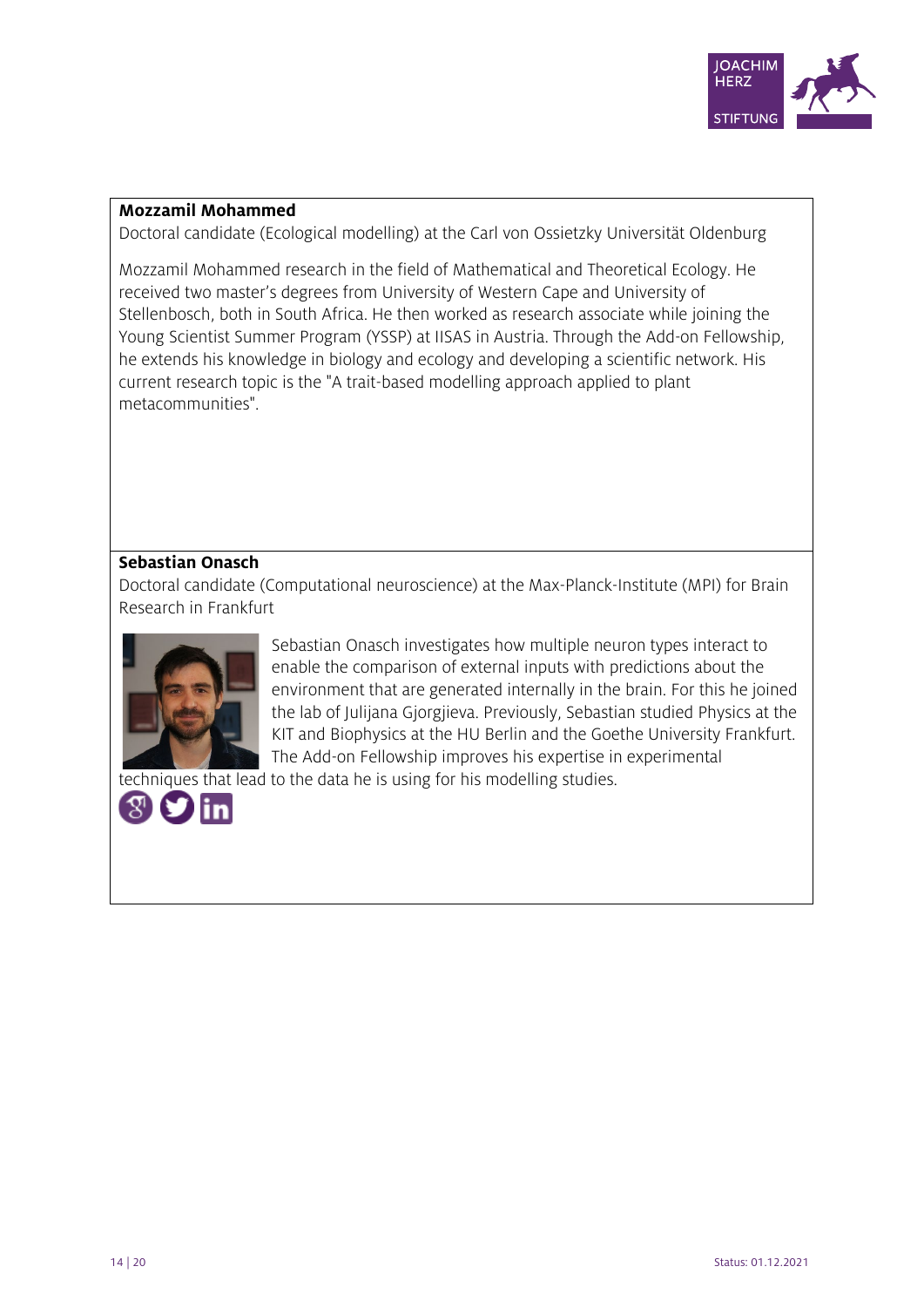

# **Arne Sahm**

Postdoc (Bioinformatics) at the Leibniz-Institute on Aging – Fritz-Lipmann-Institute in Jena



Arne Sahm is a postdoc at the Leibniz Institute for Aging Research - Fritz Lipmann Institute (FLI) in Jena. Previously, he received his doctorate from the Friedrich Schiller University in Jena. He studied bioinformatics and genomics in B.Sc. and M.Sc. at Bielefeld University. Research on the high longevity of rodents such as naked mole rats and gray mole rats and the underlying genetic mechanisms is currently part of his scientific work.



#### **Theresa Schlamp**

Doctoral candidate (Developmental biology and Biomechanics) at the Centre for Organismal Studies at the Ruprecht-Karl's-University of Heidelberg

Theresa Schlamp investigates the physical properties of biological compartments and their impact in developmental biology, for instance the elasticity of the plant cell wall and its impact in cell fate. Before that, she studied chemistry at the University of Potsdam with a specialization in physical chemistry and spectroscopy. Theresa uses the networking events of the Joachim Herz foundation to exchange and discuss results and their interpretations, but also general concerns and problems that occur especially in interdisciplinary research environment.

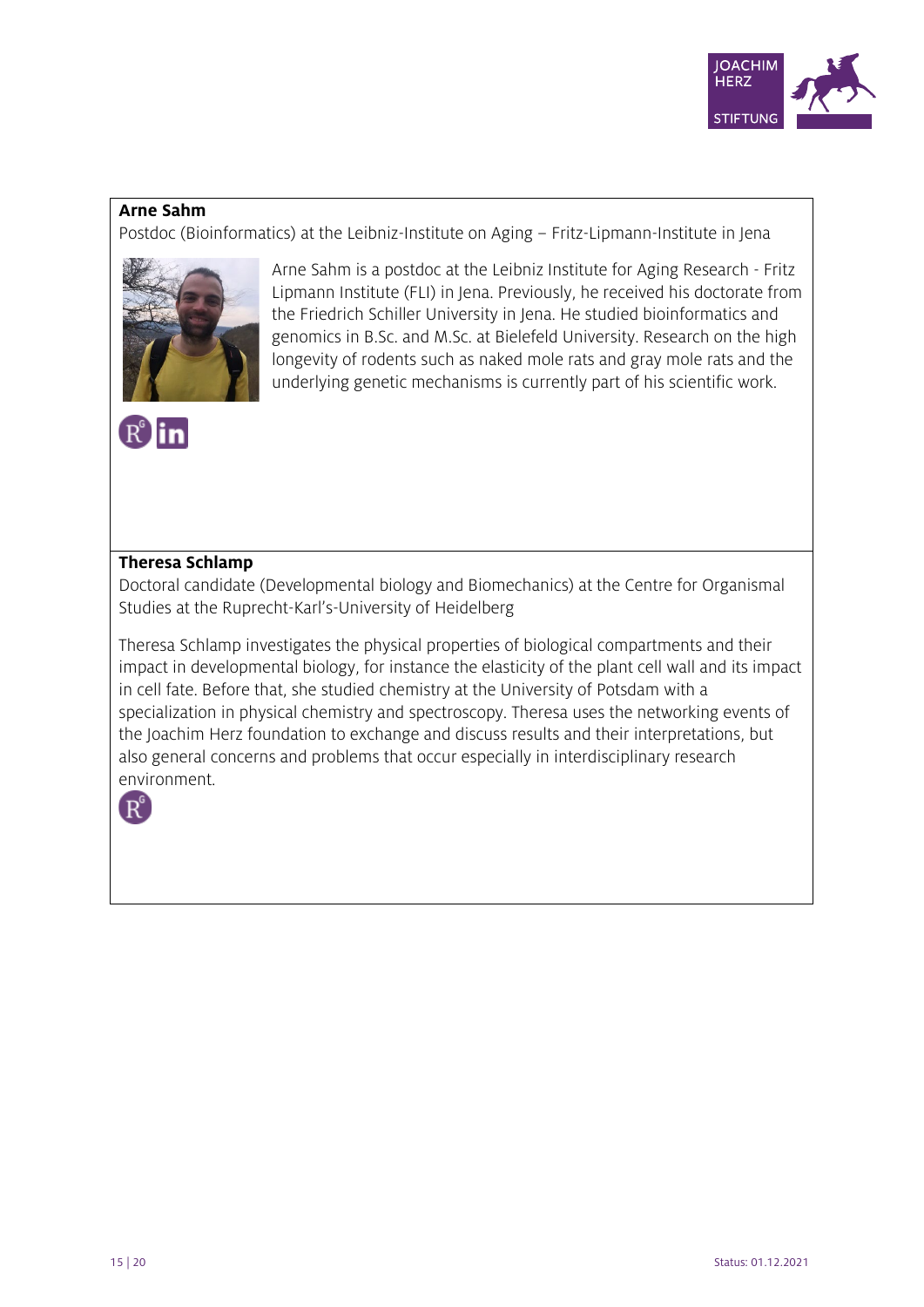

#### **Vivien Schoonenberg**

Doctoral candidate (Molecular biology) at the Institute for Molecular Biology in Mainz

Vivien Schoonenberg focuses on the quantitative proteomics, in the lab of Falk Butter. Her current research topic is "Quantitative proteomics to decipher gene regulation". Previously, Vivien studied medical biology in Amsterdam and Nijmegen, Netherlands. During her master's program, she spent time in the lab of Henk Stunnenberg at the Radboud Institute for Molecular Life Sciences and in the lab of Daniel Bauer at the Boston Children's Hospital, USA. Through the Add-on Fellowship, she develops her interest and knowledge in computational biology and learn about systems biology approaches. Her goal is to be able to integrate several proteomic and translational datasets.



# **Lea Schuh**

Doctoral candidate (Biomathematics) at the Helmholtz Centrum in Munich



Lea Schuh is a doctoral candidate in the lab of Carsten Marr, Helmholtz Zentrum München, where she continues her training in mathematical modeling. During her doctorate, Lea develops computational models to dissect the mechanisms of gene expression kinetics and regulation. Before, she studied mathematics at the Technical University of Munich. Already during her master's did she gain her first research experience in mathematical modeling by joining the labs of Carsten Marr and Arjun Raj,

University of Pennsylvania. Through the Add-on Fellowship, she would like to gain a deeper insight into experimental techniques to validate her computational findings.

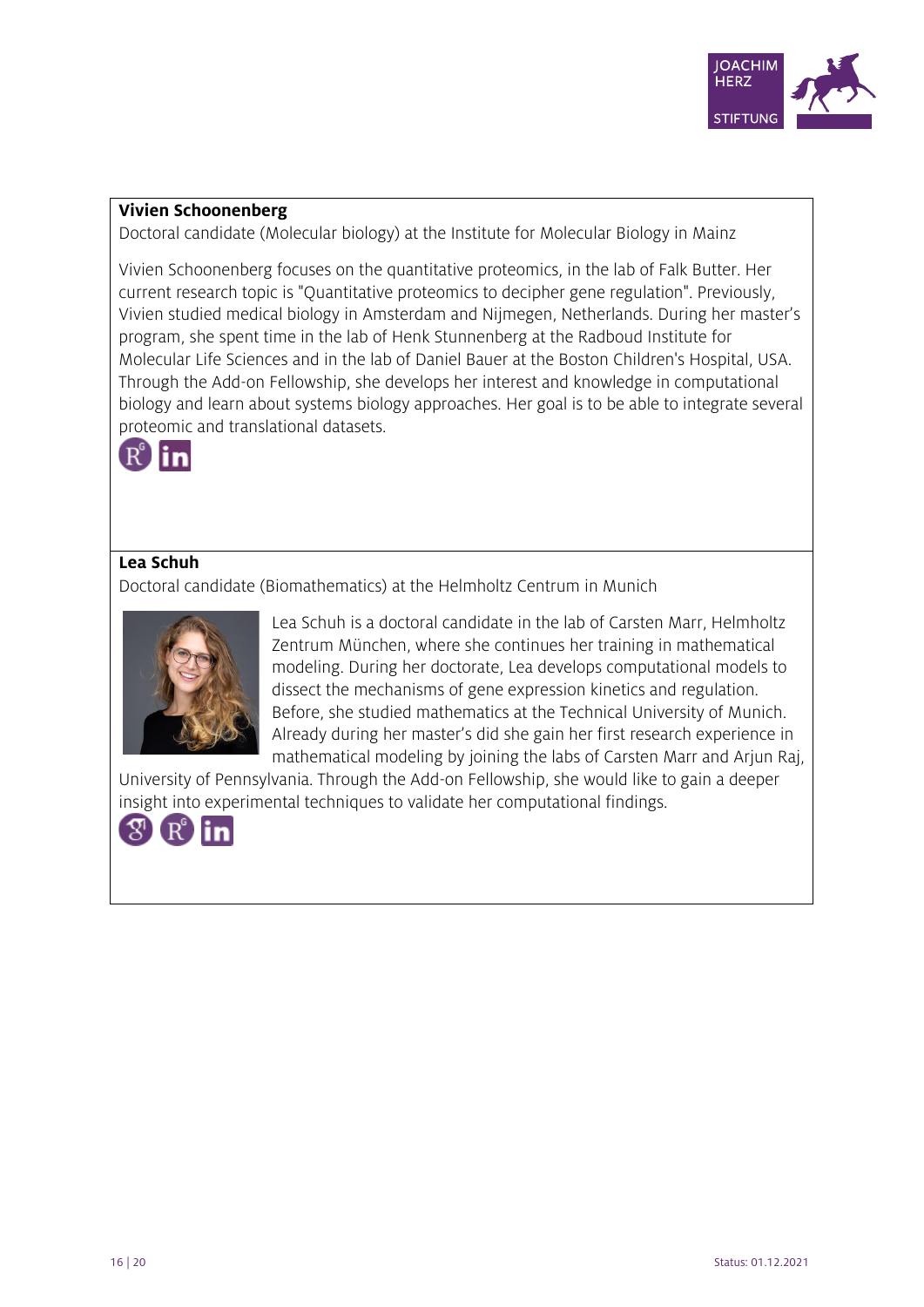

#### **Nico Sollmann**

Postdoc (Medicine) at the Technical University of Munich



Nico Sollmann graduated from medical school at TU Munich and completed the doctoral program "Medical Life Science and Technology" at TU Munich, followed by residency at the Department of Diagnostic and Interventional Neuroradiology, Klinikum rechts der Isar, and at the Department of Diagnostic and Interventional Radiology, University Hospital Ulm. His main research interests include brain stimulation by navigated transcranial magnetic stimulation and advanced imaging and

modeling for computed tomography and magnetic resonance imaging.

# **Johannes Striebel**

 $\left( \mathbf{R}^{\mathrm{c}}\right)$ 

Doctoral candidate (Neuroscience) at the University Hospital Bonn



Johannes Striebel is a doctoral candidate at the University Clinic Bonn, where he is conducting research at the border of neuroscience and physics. From his studies in physics and nanoscience he moved to work on an interdisciplinary project where he wants to develop an approach to bottom-up neuroscience. Reproducible, creating neuronal networks in a petri dish would allow direct validation of theoretical predictions and support various areas of research. With the Add-on Fellowship, he wants

to bring mathematical simulation of small-scale neural networks and experimental results together.

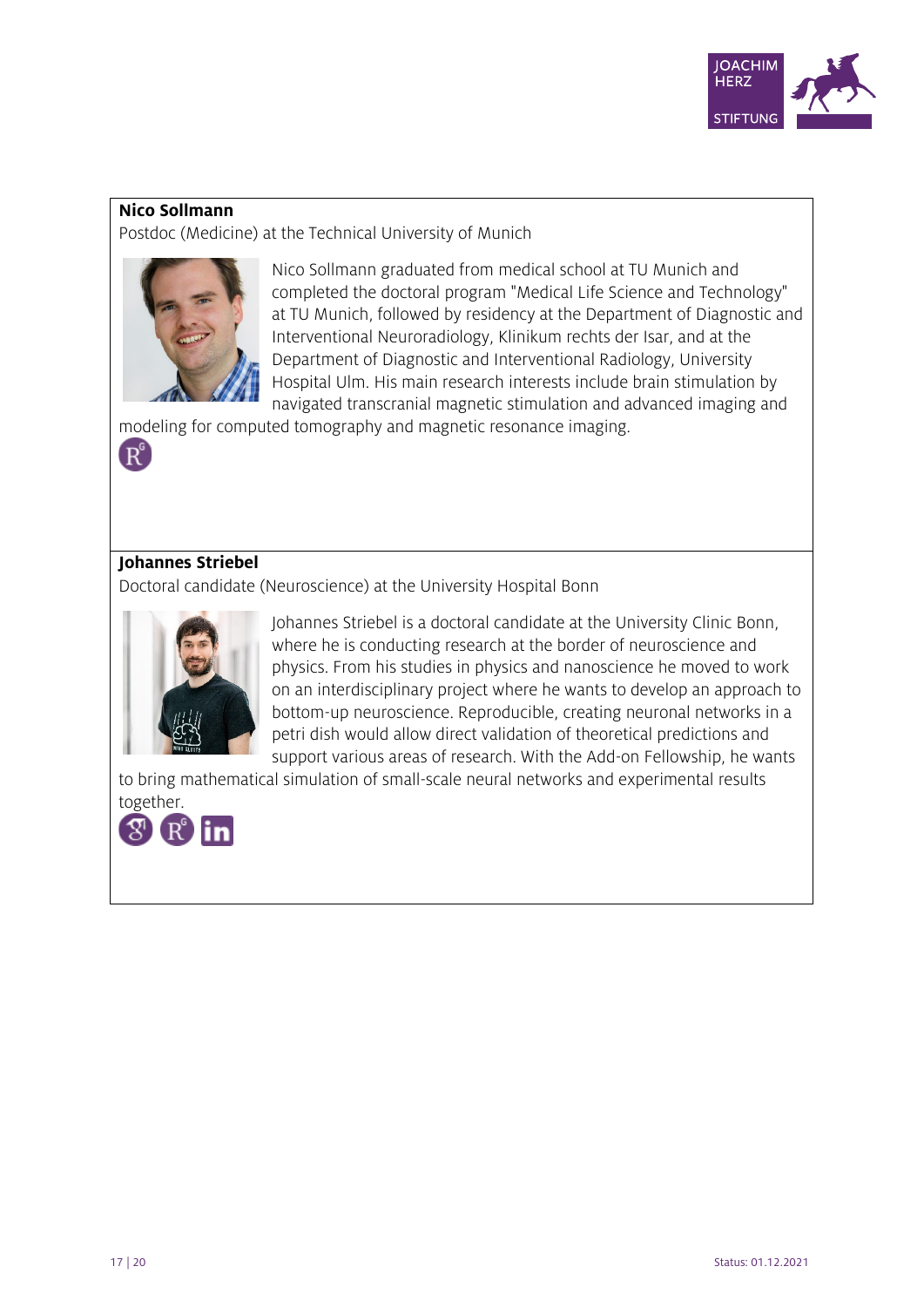

#### **Romy Thomas**

Doctoral candidate (Pharmacology) at the Max-Delbrück-Centrum for Molecular Medicine in Berlin



Romy Thomas is working on the structural dynamics of G protein coupled receptors (GPCRs) and wants to gain a better understanding about receptor allostery which might lead to drug induced side effects. Thus, she is using different single cell fluorescence microscopy methods. Prior to that, she studied biotechnology at the TU Berlin. With the given opportunity of the Add-on Fellowship, Romy wants to strengthen her professional knowledge and techniques in computational modeling.

Especially, she intends to implement structure guided modeling approaches into biosensor design for GPCRs to combine computational biology and biochemistry.

in

# **Carlos Voogdt**

Postdoc (Life sciences) am European Molecular Biology Laboratory in Heidelberg



Carlos Voogdt studies the molecular communication between bacteria and their hosts, as well as the bacteria-pharmaceuticals interactions and the impact of these on host cells. He is developing methods to manipulate bacteria of the human intestine to study the functions of the microbiome. Previously, he received his doctorate from the Utrecht University, Netherlands, on infection biology, specifically, on the evolution of (Toll-like) immune receptors. From Hoge School he got a

B.Sc. Zoology and at Wageningen University a M.Sc. Animal Sciences, Netherlands. Through the Add-on Fellowship, he learns how to study functions of the human microbiome from a data-driven, systems biology perspective.

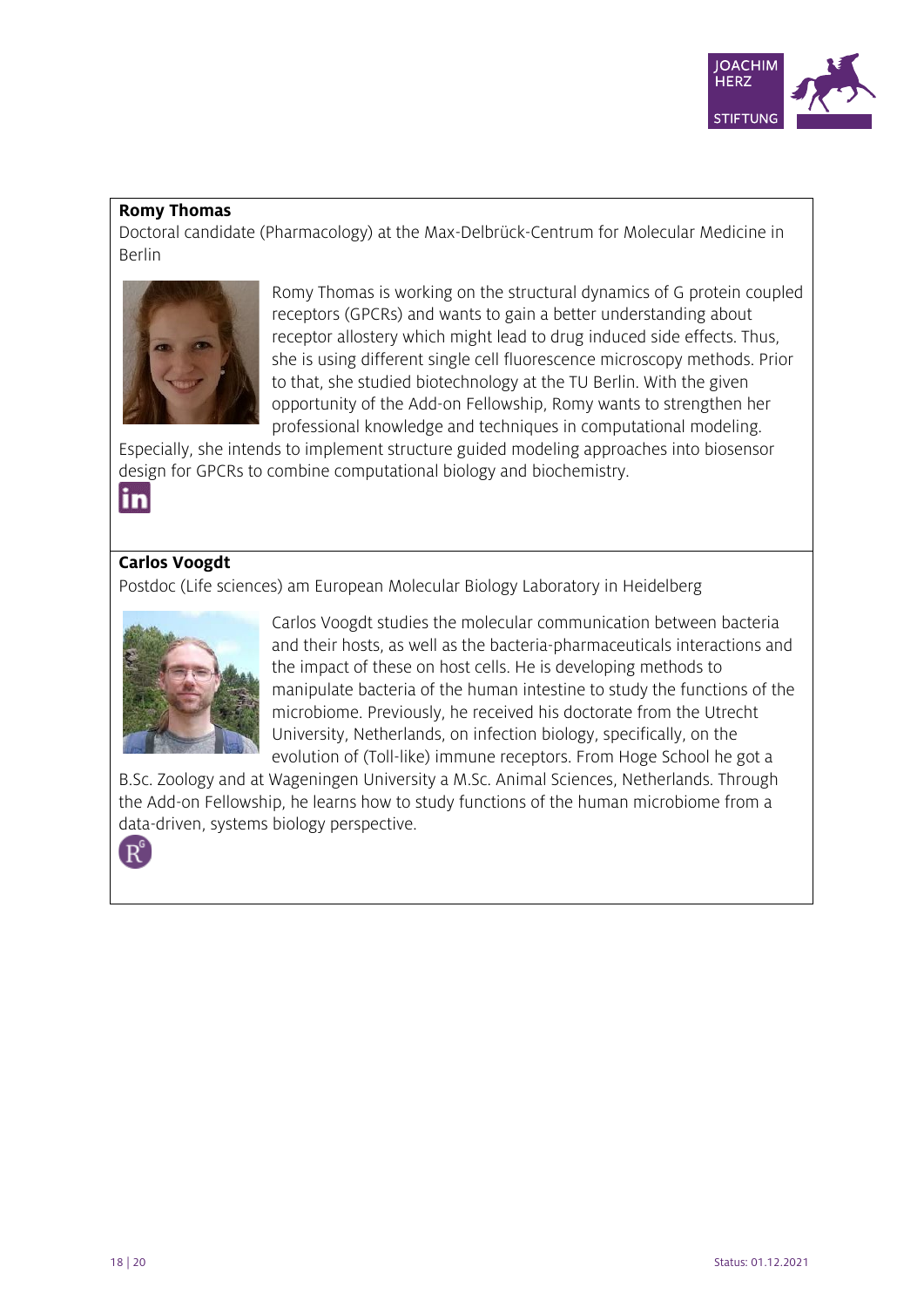

# **Adam Wahida**

Doctoral candidate (Hematology and Immunology) at the Technical University Munich

Adam Wahida is researching how the primary immunodeficiency XLP-2 syndrome can lead to the development of very early-onset inflammatory bowel disease (IBD). He received a double grant from the DZIF and the TU Munich to conduct his doctorate. He studied medicine in Aachen and Munich. For his thesis, he developed a prognostic tool on the molecular mechanisms of inflammatory cell death in acute kidney injury. He completed a research sabbatical on bacteriophage biology at the Institute of Microbiology, University Hospital Aachen. In parallel, he worked on the "5,000 Genome Project" at the Munich Leukemia Laboratory and defined novel mutations leading to paroxysmal nocturnal hemoglobinuria.



# **Timo Wunderlich**

Doctoral candidate (Computational neuroscience) at the Charité – University Hospital Berlin

Timo Wunderlich becomes an expert in neural networks on a theoretical level. Specifically, he believes that researching learning in spiking neural network models is important to advance our understanding of the brain, and it will support the development of artificial brain-like systems. Before, he worked on neuromorphic computing at Heidelberg University for his B.Sc. and M.Sc. thesis.